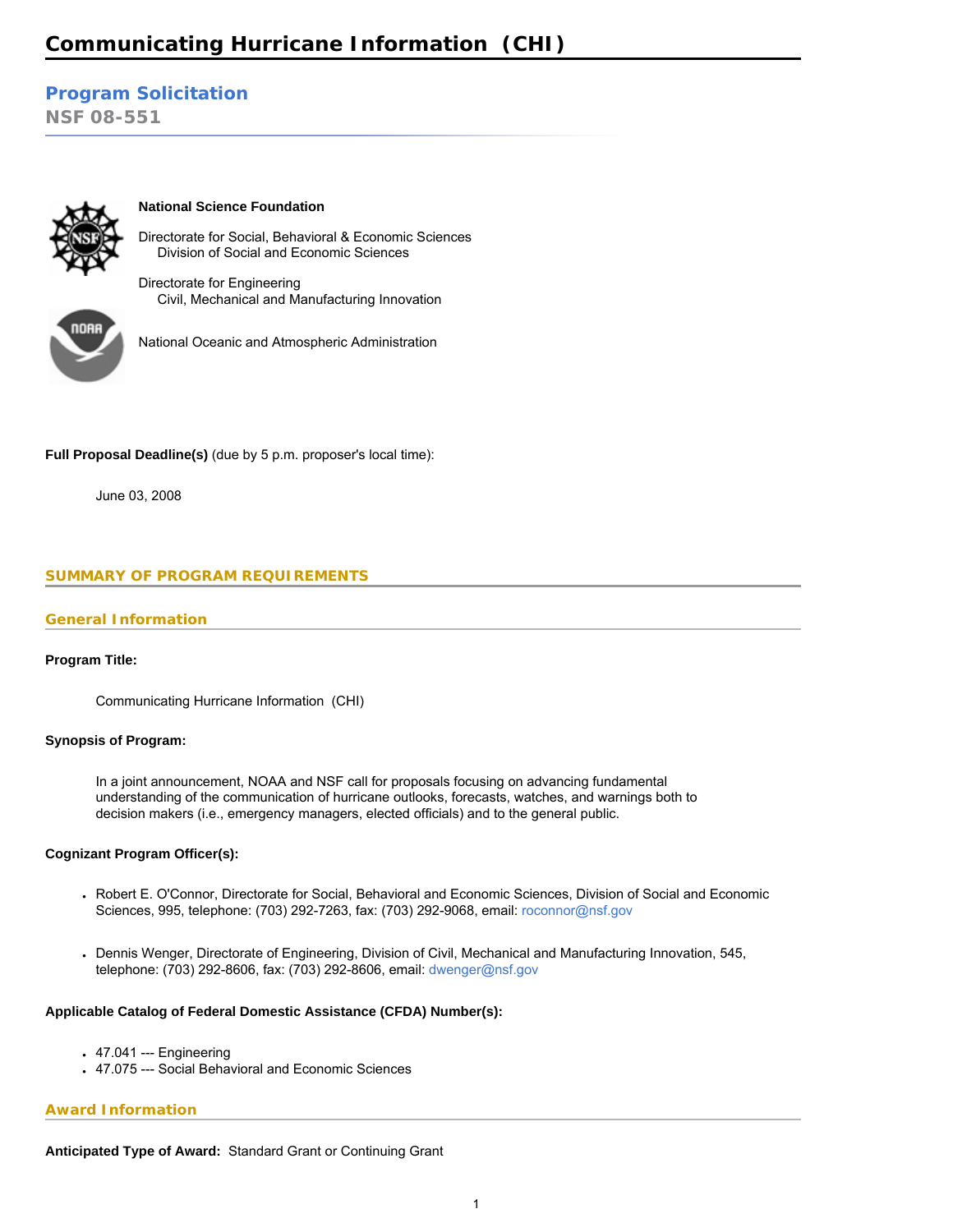**Estimated Number of Awards:** 6 to 12 NOAA and NSF anticipate making approximately a total of 6-12 awards for research projects. These awards will be for 1 to 3 years.

**Anticipated Funding Amount:** \$2,000,000 Pending availability of funds, NOAA and NSF expect to have at least \$2,000,000 available to support total award sizes (including indirect costs) not to exceed \$400,000. This maximum is the total for the project, not a yearly maximum. Projects that exceed this maximum amount of \$400,000 will be returned without review.

# **Eligibility Information**

#### **Organization Limit:**

None Specified

#### **PI Limit:**

Eligible research proposals must have at least one investigator from the social, behavioral, or economic sciences, and at least one from the physical sciences or engineering. Proposals that do not meet this requirement will be returned without review.

#### **Limit on Number of Proposals per Organization:**

None Specified

#### **Limit on Number of Proposals per PI:** 1

A social, behavioral, or economic scientist may appear as Principal Investigator (PI), co-PI, or other senior personnel on only one proposal submitted in Fiscal Year 2008 in response to this Program Solicitation. This limitation includes proposals submitted by a lead organization, any sub-award submitted as part of a proposal, or any non-lead collaborative proposal. This restriction applies to this solicitation only and is not meant to inhibit submissions of proposals by social science investigators to other NOAA or NSF activities or programs.

## **Proposal Preparation and Submission Instructions**

## **A. Proposal Preparation Instructions**

- **Letters of Intent:** Not Applicable
- **Preliminary Proposal Submission:** Not Applicable
- **Full Proposals:**
	- Full Proposals submitted via FastLane: NSF Proposal and Award Policies and Procedures Guide, Part I: Grant Proposal Guide (GPG) Guidelines apply. The complete text of the GPG is available electronically on the NSF website at: [http://www.nsf.gov/publications/pub\\_summ.jsp?ods\\_key=gpg](http://www.nsf.gov/publications/pub_summ.jsp?ods_key=gpg).
	- Full Proposals submitted via Grants.gov: NSF Grants.gov Application Guide: A Guide for the Preparation and Submission of NSF Applications via Grants.gov Guidelines apply (Note: The NSF Grants.gov Application Guide is available on the Grants.gov website and on the NSF website at: [http://www.nsf.gov/bfa/](http://www.nsf.gov/bfa/dias/policy/docs/grantsgovguide.pdf) [dias/policy/docs/grantsgovguide.pdf](http://www.nsf.gov/bfa/dias/policy/docs/grantsgovguide.pdf))

#### **B. Budgetary Information**

- **Cost Sharing Requirements:** Cost Sharing is not required under this solicitation.
- **Indirect Cost (F&A) Limitations:** Not Applicable
- **Other Budgetary Limitations:** Other budgetary limitations apply. Please see the full text of this solicitation for further information.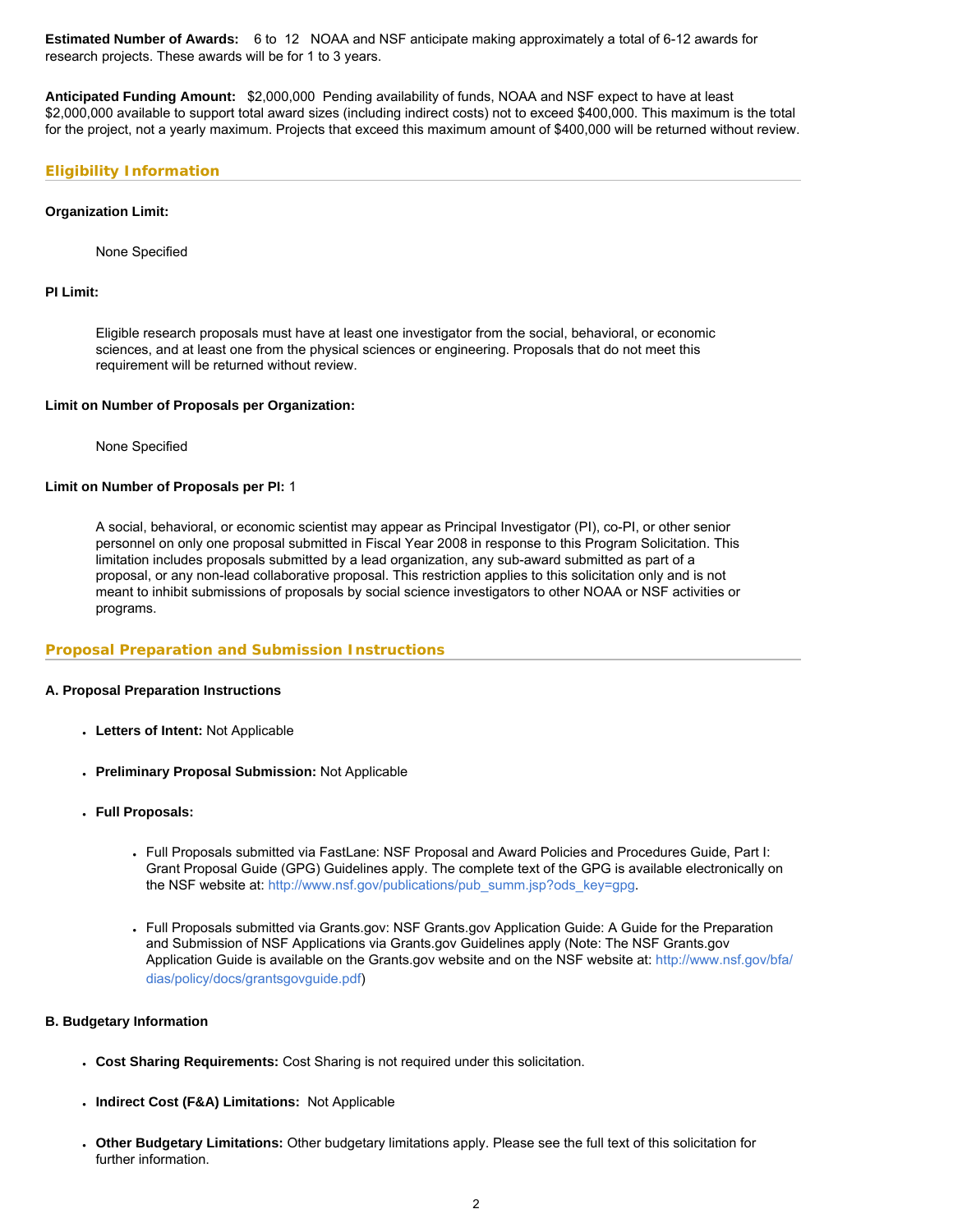#### **C. Due Dates**

● **Full Proposal Deadline(s)** (due by 5 p.m. proposer's local time):

June 03, 2008

## **Proposal Review Information Criteria**

**Merit Review Criteria:** National Science Board approved criteria apply.

#### **Award Administration Information**

**Award Conditions:** Standard NSF award conditions apply.

**Reporting Requirements:** Standard NSF reporting requirements apply.

## <span id="page-2-0"></span>**TABLE OF CONTENTS**

#### **[Summary of Program Requirements](#page-0-0)**

- I. **[Introduction](#page-2-1)**
- II. **[Program Description](#page-3-0)**
- III. **[Award Information](#page-3-1)**
- IV. **[Eligibility Information](#page-3-2)**
- V. **[Proposal Preparation and Submission Instructions](#page-4-0)**
	- A. [Proposal Preparation Instructions](#page-4-0)
	- B. [Budgetary Information](#page-6-0)
	- C. [Due Dates](#page-6-1)
	- D. [FastLane/Grants.gov Requirements](#page-6-2)

# VI. **[NSF Proposal Processing and Review Procedures](#page-7-0)**

- A. [NSF Merit Review Criteria](#page-7-1)
- B. [Review and Selection Process](#page-8-0)

## VII. **[Award Administration Information](#page-8-1)**

- A. [Notification of the Award](#page-8-2)
- B. [Award Conditions](#page-8-3)
- C. [Reporting Requirements](#page-9-0)
- VIII. **[Agency Contacts](#page-9-1)**
- <span id="page-2-1"></span>IX. **[Other Information](#page-9-2)**

## **I. INTRODUCTION**

NOAA and NSF are cooperating to fund research that will provide important new fundamental knowledge regarding the communication of hurricane information. Changing demographics, communication technologies, and forecasting abilities have created an important opportunity to improve communications:

- Americans continue to migrate in large numbers to areas vulnerable to hurricane disasters.
- New technologies and information outlets (e.g., internet, Weather Channel) create challenges and opportunities for risk communicators.
- The information provided by the National Weather Service about threatening hurricanes has become more accurate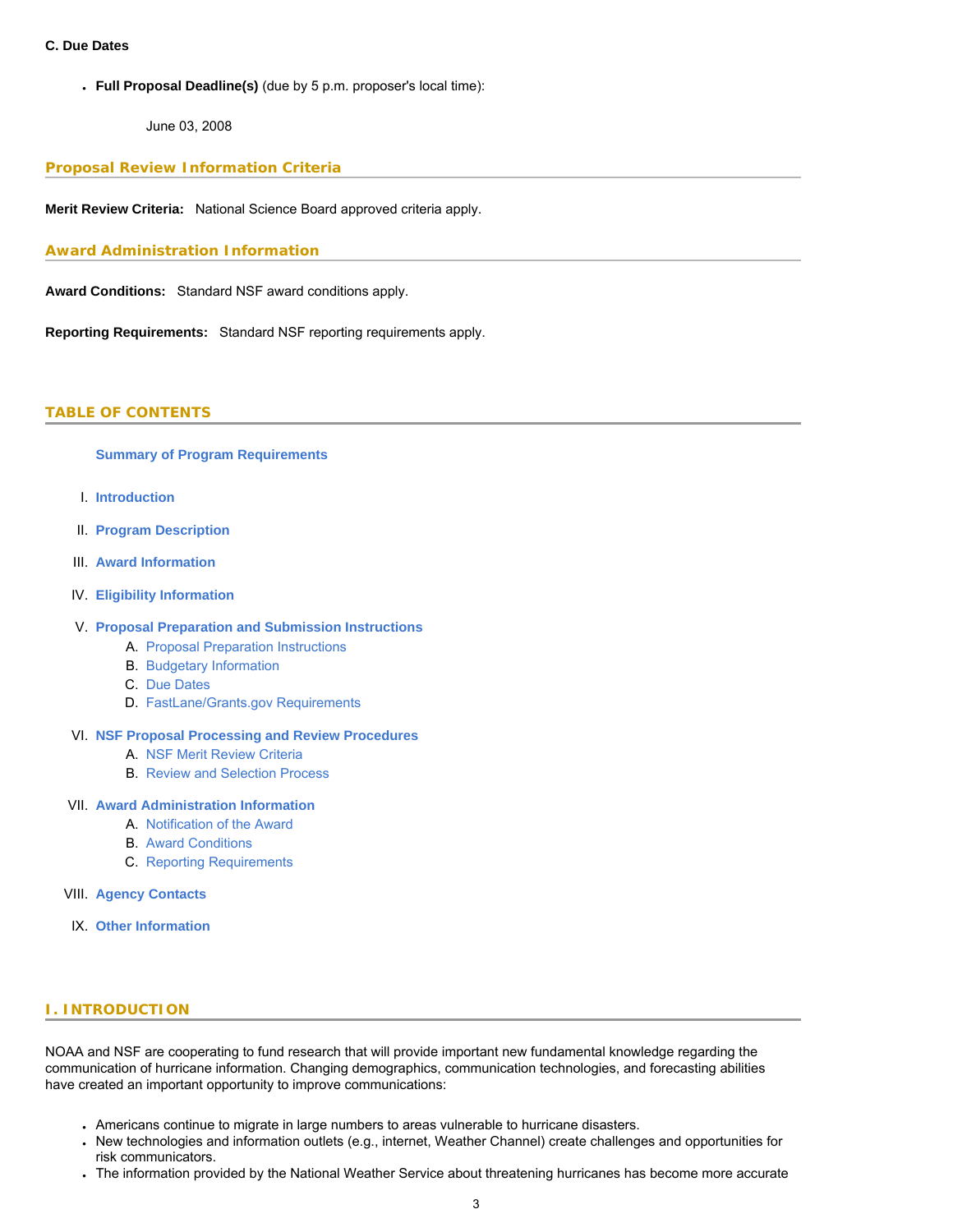Although this solicitation will fund research that uses hurricanes as the testbed, the theoretical advances should be relevant to other hazards.

## <span id="page-3-0"></span>**II. PROGRAM DESCRIPTION**

This solicitation aims to advance basic research in the social, behavioral and economic sciences related to the communication of hurricane outlooks, forecasts, watches, and warnings both to decision makers (i.e., emergency managers, elected officials) and to the general public. Although all proposals addressing this topic will be considered, investigators are urged to consider specific communication concerns:

How are messages received and understood?

- How do risk perceptions vary by demographic and cultural groupings?
- Do messages effectively reach the most vulnerable populations?
- What are the sources of information (the non-linear warning system) for different groupings?
- What are the influences of groups and social networks upon the risk communication process?
- Are key concepts (e.g., hurricane watches and warnings) understood by decision makers as well as the general public?
- Would new concepts (e.g., a "parallel" measure to the Saffir-Simpson scale) be useful to improve communications?
- Would the use of new technologies improve communications?
- How can the use of probabilistic information be improved?

What is the linkage between communications and behavior?

- How do multiple sources of information influence how decision makers (i.e., emergency managers, elected officials) and the public respond?
- How do responses vary by demographic and cultural groups, and among the most vulnerable?
- What are the obstacles to and opportunities for the effective use of hurricane forecasts, watches, and warnings?

Strong proposals may use any of the variety of methods found in social, behavioral, and economic research.

The role of the physical scientist or engineer on each project is to provide expertise about the state of hurricane forecast technologies and what is likely to be available in the near future. This interaction between the social scientists and the physical scientist or engineer should continue throughout the duration of the project. The physical scientist or engineer might also inform the social scientist about possible consequences (e.g., likely damage to built infrastructure, natural environment, loss of life) of forecasted level of hurricane.

## <span id="page-3-1"></span>**III. AWARD INFORMATION**

**Anticipated Type of Award:** Continuing Grant or Standard Grant

**Estimated Number of Awards:** 6 to 12 NOAA and NSF anticipate making approximately a total of 6-12 awards for research projects. These awards will be for 1 to 3 years.

**Anticipated Funding Amount:** \$2,000,000 Pending availability of funds, NOAA and NSF expect to have at least \$2,000,000 available to support total award sizes (including indirect costs) not to exceed \$400,000. This maximum is the total for the project, not a yearly maximum. Projects that exceed this maximum amount of \$400,000 will be returned without review.

<span id="page-3-2"></span>Estimated program budget, number of awards and average award size/duration are subject to the availability of funds.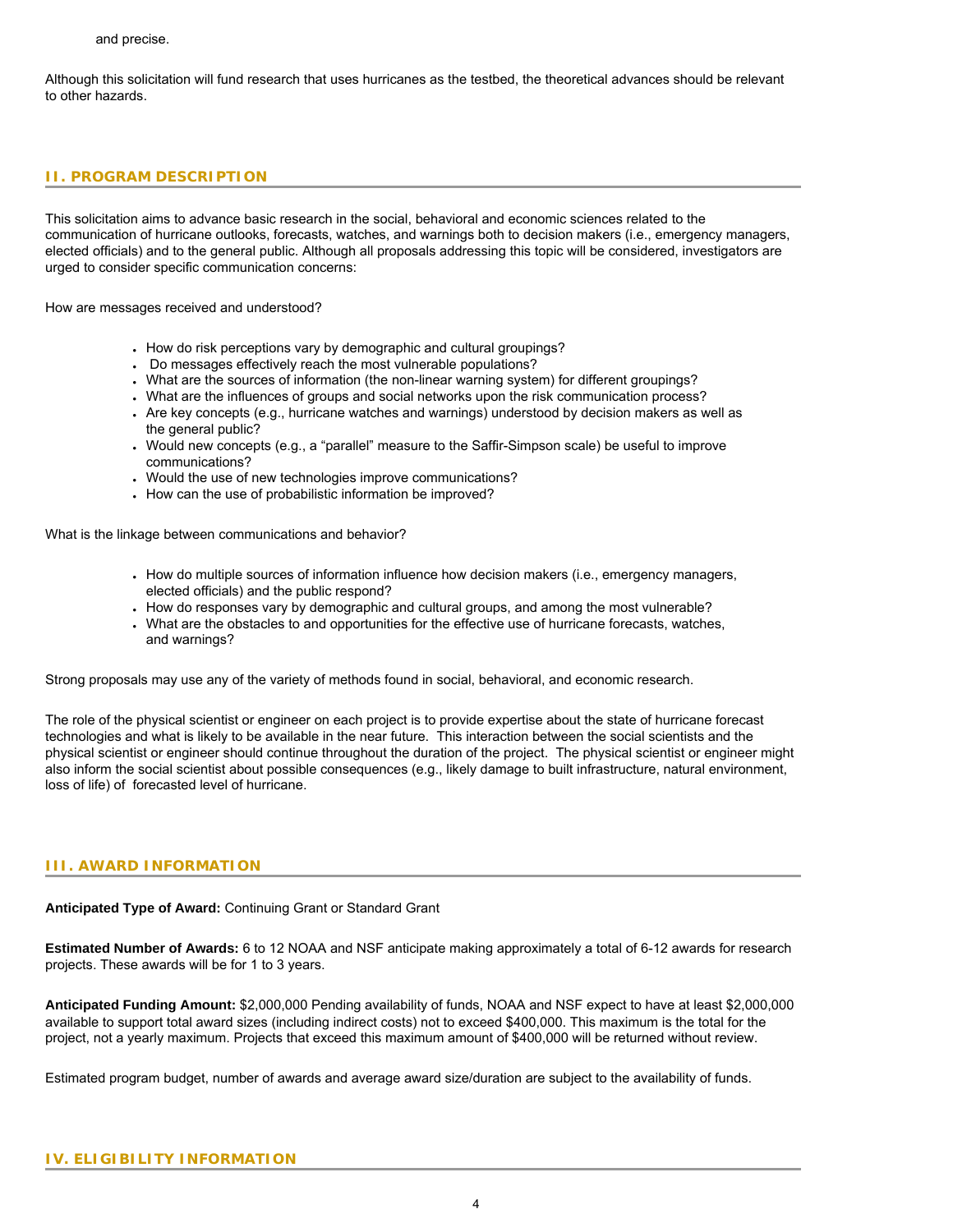## **Organization Limit:**

None Specified

## **PI Limit:**

Eligible research proposals must have at least one investigator from the social, behavioral, or economic sciences, and at least one from the physical sciences or engineering. Proposals that do not meet this requirement will be returned without review.

#### **Limit on Number of Proposals per Organization:**

None Specified

#### **Limit on Number of Proposals per PI:** 1

A social, behavioral, or economic scientist may appear as Principal Investigator (PI), co-PI, or other senior personnel on only one proposal submitted in Fiscal Year 2008 in response to this Program Solicitation. This limitation includes proposals submitted by a lead organization, any sub-award submitted as part of a proposal, or any non-lead collaborative proposal. This restriction applies to this solicitation only and is not meant to inhibit submissions of proposals by social science investigators to other NOAA or NSF activities or programs.

# <span id="page-4-0"></span>**V. PROPOSAL PREPARATION AND SUBMISSION INSTRUCTIONS**

# **A. Proposal Preparation Instructions**

**Full Proposal Preparation Instructions:** Proposers may opt to submit proposals in response to this Program Solicitation via Grants.gov or via the NSF FastLane system.

- Full proposals submitted via FastLane: Proposals submitted in response to this program solicitation should be prepared and submitted in accordance with the general guidelines contained in the NSF Grant Proposal Guide (GPG). The complete text of the GPG is available electronically on the NSF website at: [http://www.nsf.gov/](http://www.nsf.gov/publications/pub_summ.jsp?ods_key=gpg) [publications/pub\\_summ.jsp?ods\\_key=gpg.](http://www.nsf.gov/publications/pub_summ.jsp?ods_key=gpg) Paper copies of the GPG may be obtained from the NSF Publications Clearinghouse, telephone (703) 292-7827 or by e-mail from [pubs@nsf.gov.](mailto:pubs@nsf.gov) Proposers are reminded to identify this program solicitation number in the program solicitation block on the NSF Cover Sheet For Proposal to the National Science Foundation. Compliance with this requirement is critical to determining the relevant proposal processing guidelines. Failure to submit this information may delay processing.
- Full proposals submitted via Grants.gov: Proposals submitted in response to this program solicitation via Grants.gov should be prepared and submitted in accordance with the NSF Grants.gov Application Guide: A Guide for the Preparation and Submission of NSF Applications via Grants.gov. The complete text of the NSF Grants.gov Application Guide is available on the Grants.gov website and on the NSF website at: ([http://www.nsf.gov/bfa/dias/](http://www.nsf.gov/bfa/dias/policy/docs/grantsgovguide.pdf) [policy/docs/grantsgovguide.pdf](http://www.nsf.gov/bfa/dias/policy/docs/grantsgovguide.pdf)). To obtain copies of the Application Guide and Application Forms Package, click on the Apply tab on the Grants.gov site, then click on the Apply Step 1: Download a Grant Application Package and Application Instructions link and enter the funding opportunity number, (the program solicitation number without the NSF prefix) and press the Download Package button. Paper copies of the Grants.gov Application Guide also may be obtained from the NSF Publications Clearinghouse, telephone (703) 292-7827 or by e-mail from [pubs@nsf.gov.](mailto:pubs@nsf.gov)

In determining which method to utilize in the electronic preparation and submission of the proposal, please note the following:

Collaborative Proposals. All collaborative proposals submitted as separate submissions from multiple organizations must be submitted via the NSF FastLane system. Chapter II, Section D.3 of the Grant Proposal Guide provides additional information on collaborative proposals.

## **Proposal Format**

Proposals not in conformance with the proposal-preparation requirements of the GPG or NSF Grants.gov Application Guide will be returned without review. Please note, however, that the page limits contained in this solicitation takes precedence over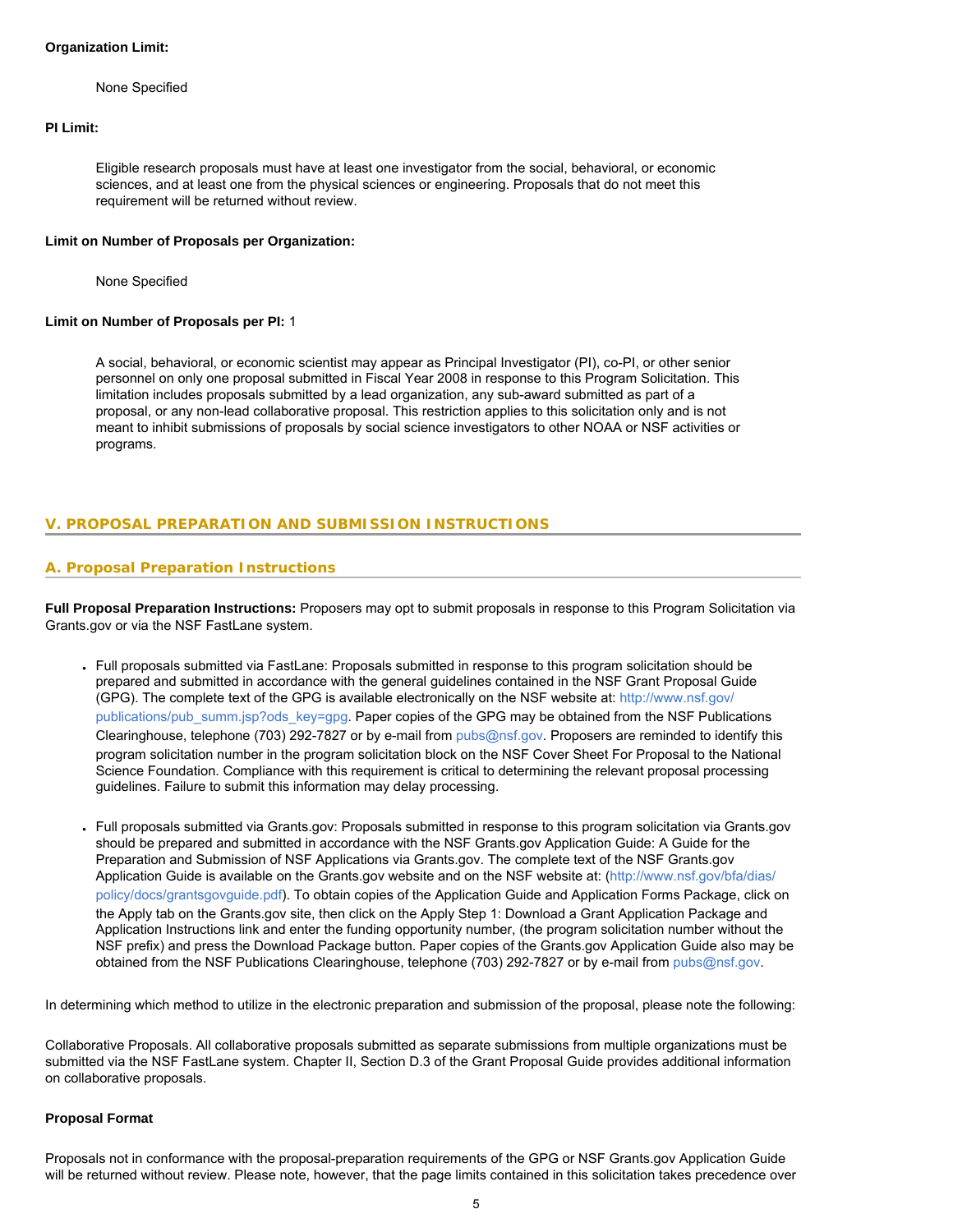those given in the GPG and the NSF Grants.gov Application Guide.

Proposals submitted for this competition should clearly specify all relevant parts of the proposed project. With respect to the proposed research, the proposal should outline the theoretical foundations of the project as based in relevant literature. It should specify the questions on which the research will focus, the research methods that will be used, the expertise that different researchers will bring to different facets of the project, and how and where results will be disseminated. With respect to education, the proposal should specify educational goals, what methods will be used to attain those goals, and the expertise of individuals who will participate in educational efforts. The proposal should also identify the proposed educational products, how those products will be disseminated, and how the effectiveness of educational activities will be evaluated.

This program solicitation requests material about the personnel involved in the project. Please use the following definitions to provide the corresponding information.

- Principal Investigators -- Individuals who would assume responsibility for an award resulting from this competition, would manage the award, and are listed on the cover sheet of the proposal.
- Senior Personnel -- All Principal Investigators, as well as any named other senior personnel who will receive salary support, as well as non-salaried senior investigators who will play lead roles in the conduct of the project. This group may include active participants in the research team from outside the U.S.
- Project Participants -- Every person involved with the research project, including students.

# **Proposal Cover Sheet**

Work on the Cover Sheet first. Check that the Awardee and Performing Organizations are correct. Highlight the Program Solicitation Number and click on the "Select" button. Your proposal will automatically be assigned to the correct directorate and division on the Cover Sheet. (Grants.gov users: The program solicitation number will be pre-populated by Grants.gov on the NSF Grant Application Cover Page.) Prepare the remainder of the Cover Sheet.

## **Project Description**

All project descriptions are limited to 15 pages in length. With the exceptions noted below, proposers may organize the different components of the project description as they wish.

## **Biographical Sketches**

A biographical sketch with a 2-page limit must be provided for each investigator and each person identified as senior personnel.

## **Current and Pending Support**

Each person identified as a principal investigator or as senior personnel must submit a current and pending support form. This proposal is considered a pending support activity.

## **Supplementary Documentation**

Include in this section letters of commitment from any entity that is an integral part of the proposed project, such as the involvement of an international collaborator or permission to access sites, materials, or data for research or other associated project activities. Generic letters of endorsement are not allowed, however.

If you wish to do so, you may include in this section Institutional Review Board certifications associated with the use of human subjects or IACUC certifications associated with the use of animal subjects.

Unless authorized here or in the NSF Grant Proposal Guide, no other materials should be included in this section. Survey or interview protocols are not permitted in this section, nor are reprints of articles previously published by the investigators. Proposals that include materials in this section that belong in the project description may be returned without review.

## **Appendices**

No appendices are permitted.

## **Proposals Involving Multiple Institutions**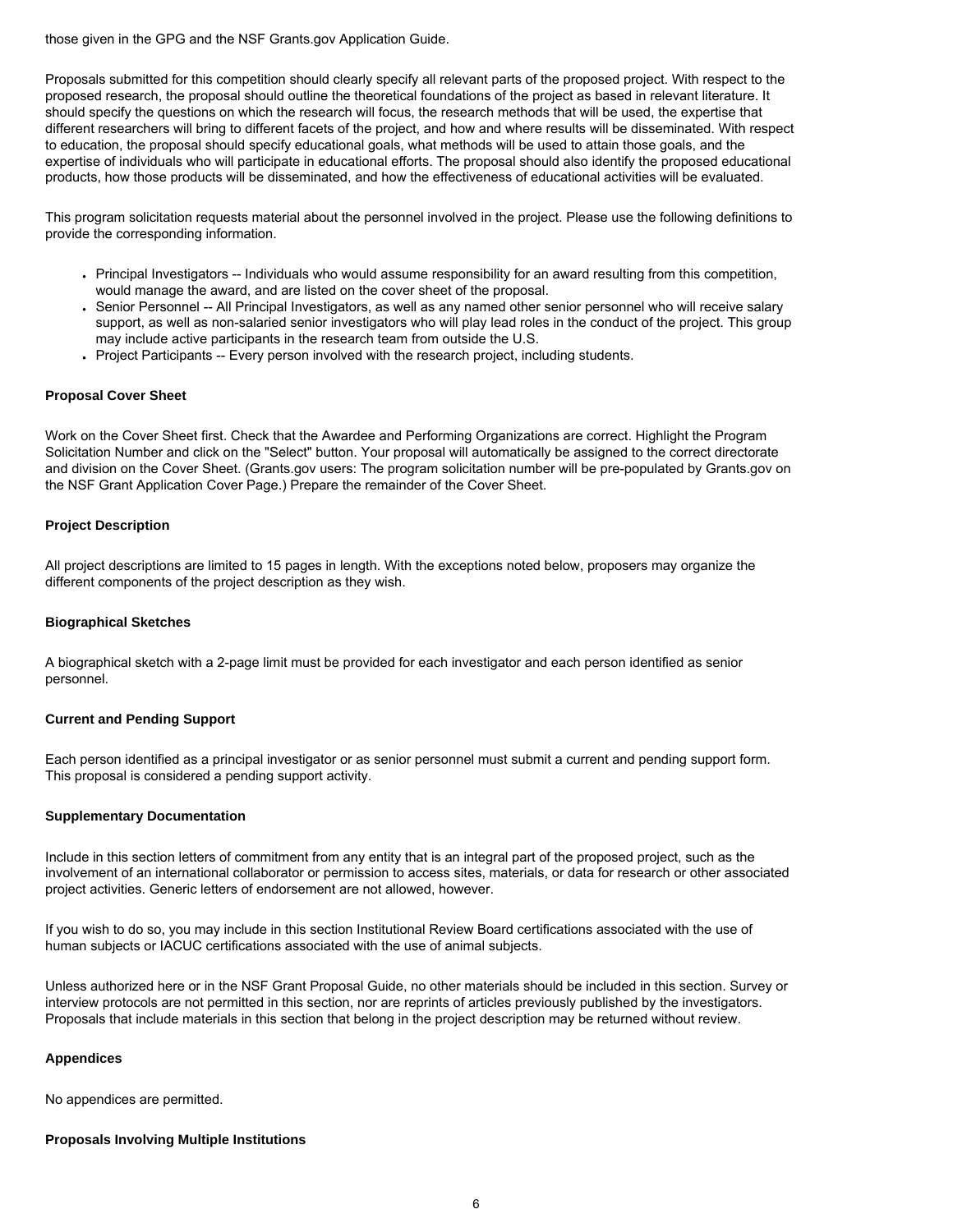Proposals involving multiple organizations may be submitted in one of two ways: (1) as a single proposal with one organization serving as the lead organization and with support to other organizations provided through sub-awards, or (2) as separate submissions from eligible organizations. See Chapter II, D.3 of the GPG for instructions regarding the preparation of collaborative proposals and carefully follow on-line instructions regarding their preparation.

## **Proposals Involving Collaborators at Foreign Organizations**

Proposers are reminded they must provide biographical sketches of all senior project personnel, including those at foreign institutions. In addition, as supplementary documentation, proposals involving foreign collaborators must provide letters of commitment from the foreign counterpart institutions. Please note that although eligibility for this competition is restricted to U. S. organizations, as described in the GPG, collaborations with foreign institutions may be considered. Any funding for non-U. S. organizations must be made through subawards. Those subawards to non-U.S. organizations may not include any indirect costs.

## **Human Subjects**

If the project involves human subjects, the Institutional Review Board (IRB) of the submitting organization must certify that the proposed project is in compliance with the Federal Government's "Common Rule" for the protection of human subjects. If IRB approval has been obtained and the date of approval is listed on the cover sheet, no other certification is required. If IRB approval is still pending, submit certification of IRB approval in electronic form as soon as approval is obtained to the cognizant program officer. (The name of this program officer will be listed in the Proposal Status module of FastLane.) Delays in obtaining IRB certification may result in NSF being unable to make an award. For more information regarding the protection of human subjects, consult<http://www.nsf.gov/bfa/dias/policy/human.jsp>.

## **Pre-Submission Checklist**

Proposals must be in compliance with the GPG or the Grants.gov Application Guide and special requirements in the solicitation in order to be considered for review. Proposals not in compliance with these requirements will be returned without review. Please refer to the following checklist to address some of the items required in all proposals:

- Font and margin requirements
- Page numbers on pages
- Project summary that addresses the intellectual merit of the proposed activity AND the broader impacts resulting from the proposed activity
- Project description that is 15 pages
- Biographical Sketches (including collaborators and advisors/advisees) for all senior personnel

# <span id="page-6-0"></span>**B. Budgetary Information**

**Cost Sharing:** Cost sharing is not required under this solicitation.

**Other Budgetary Limitations:** The CHI competition intends to make awards for up to \$400,000 for the duration of the award. Budgets should be developed at scales appropriate for the project to be conducted. No award may be more than 3 years in duration.

*Research Platform Support:* Specific amounts for research cruises, polar logistics, arctic logistics, or use of aircraft or other atmospheric sciences field facilities should not be included in the budget request. However, the PI should submit with their proposal the appropriate request forms related to his/her research such as: the University-National Oceanographic Laboratory System (UNOLS) request form (see UNOLS website at: [http://www.unols.or](http://www.unols.org/)[g\), N](http://www.unols.org)SF's Office of Polar Programs logistics request form (see the U.S. Antarctic website at: ([http://www.usap.gov/scienceSupport/polarice/\)](http://www.usap.gov/scienceSupport/polarice/), or the NSF Lower Atmospheric Observing Facilities request form (see NCARS website at: [http://www.eol.ucar.edu/instrumentation/eol](http://www.eol.ucar.edu/instrumentation/eol-observing-facilities)[observing-facilities\)](http://www.eol.ucar.edu/instrumentation/eol-observing-facilities).

# <span id="page-6-1"></span>**C. Due Dates**

● **Full Proposal Deadline(s)** (due by 5 p.m. proposer's local time):

June 03, 2008

# <span id="page-6-2"></span>**D. FastLane/Grants.gov Requirements**

● **For Proposals Submitted Via FastLane:**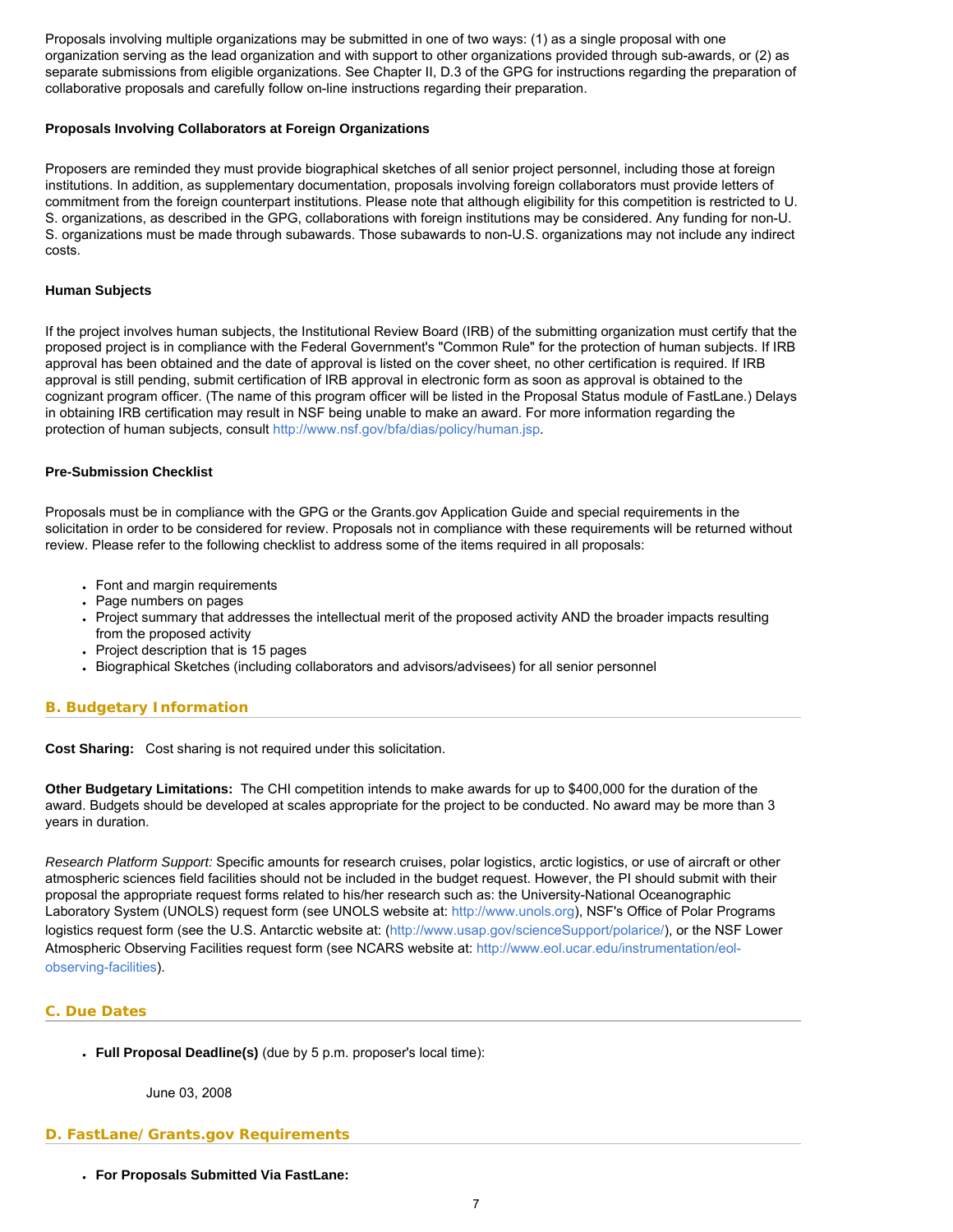Detailed technical instructions regarding the technical aspects of preparation and submission via FastLane are available at: [https://www.fastlane.nsf.gov/a1/newstan.htm.](https://www.fastlane.nsf.gov/a1/newstan.htm) For FastLane user support, call the FastLane Help Desk at 1-800-673-6188 or e-mail [fastlane@nsf.gov](mailto:fastlane@nsf.gov). The FastLane Help Desk answers general technical questions related to the use of the FastLane system. Specific questions related to this program solicitation should be referred to the NSF program staff contact(s) listed in Section VIII of this funding opportunity.

*Submission of Electronically Signed Cover Sheets.* The Authorized Organizational Representative (AOR) must electronically sign the proposal Cover Sheet to submit the required proposal certifications (see Chapter II, Section C of the Grant Proposal Guide for a listing of the certifications). The AOR must provide the required electronic certifications within five working days following the electronic submission of the proposal. Further instructions regarding this process are available on the FastLane Website at:<https://www.fastlane.nsf.gov/fastlane.jsp>.

#### **For Proposals Submitted Via Grants.gov:**

Before using Grants.gov for the first time, each organization must register to create an institutional profile. Once registered, the applicant's organization can then apply for any federal grant on the Grants.gov website. The Grants. gov's Grant Community User Guide is a comprehensive reference document that provides technical information about Grants.gov. Proposers can download the User Guide as a Microsoft Word document or as a PDF document. The Grants.gov User Guide is available at: [http://www.grants.gov/CustomerSupport.](http://www.grants.gov/CustomerSupport) In addition, the NSF Grants.gov Application Guide provides additional technical guidance regarding preparation of proposals via Grants.gov. For Grants.gov user support, contact the Grants.gov Contact Center at 1-800-518-4726 or by email: [support@grants.](mailto:support@grants.gov)

[gov.](mailto:support@grants.gov) The Grants.gov Contact Center answers general technical questions related to the use of Grants.gov. Specific questions related to this program solicitation should be referred to the NSF program staff contact(s) listed in Section VIII of this solicitation.

*Submitting the Proposal:* Once all documents have been completed, the Authorized Organizational Representative (AOR) must submit the application to Grants.gov and verify the desired funding opportunity and agency to which the application is submitted. The AOR must then sign and submit the application to Grants.gov. The completed application will be transferred to the NSF FastLane system for further processing.

## <span id="page-7-1"></span><span id="page-7-0"></span>**VI. NSF PROPOSAL PROCESSING AND REVIEW PROCEDURES**

Proposals received by NSF are assigned to the appropriate NSF program where they will be reviewed if they meet NSF proposal preparation requirements. All proposals are carefully reviewed by a scientist, engineer, or educator serving as an NSF Program Officer, and usually by three to ten other persons outside NSF who are experts in the particular fields represented by the proposal. These reviewers are selected by Program Officers charged with the oversight of the review process. Proposers are invited to suggest names of persons they believe are especially well qualified to review the proposal and/or persons they would prefer not review the proposal. These suggestions may serve as one source in the reviewer selection process at the Program Officer's discretion. Submission of such names, however, is optional. Care is taken to ensure that reviewers have no conflicts of interest with the proposal.

## **A. NSF Merit Review Criteria**

All NSF proposals are evaluated through use of the two National Science Board (NSB)-approved merit review criteria: intellectual merit and the broader impacts of the proposed effort. In some instances, however, NSF will employ additional criteria as required to highlight the specific objectives of certain programs and activities.

The two NSB-approved merit review criteria are listed below. The criteria include considerations that help define them. These considerations are suggestions and not all will apply to any given proposal. While proposers must address both merit review criteria, reviewers will be asked to address only those considerations that are relevant to the proposal being considered and for which the reviewer is qualified to make judgements.

#### **What is the intellectual merit of the proposed activity?**

How important is the proposed activity to advancing knowledge and understanding within its own field or across different fields? How well qualified is the proposer (individual or team) to conduct the project? (If appropriate, the reviewer will comment on the quality of the prior work.) To what extent does the proposed activity suggest and explore creative, original, or potentially transformative concepts? How well conceived and organized is the proposed activity? Is there sufficient access to resources?

#### **What are the broader impacts of the proposed activity?**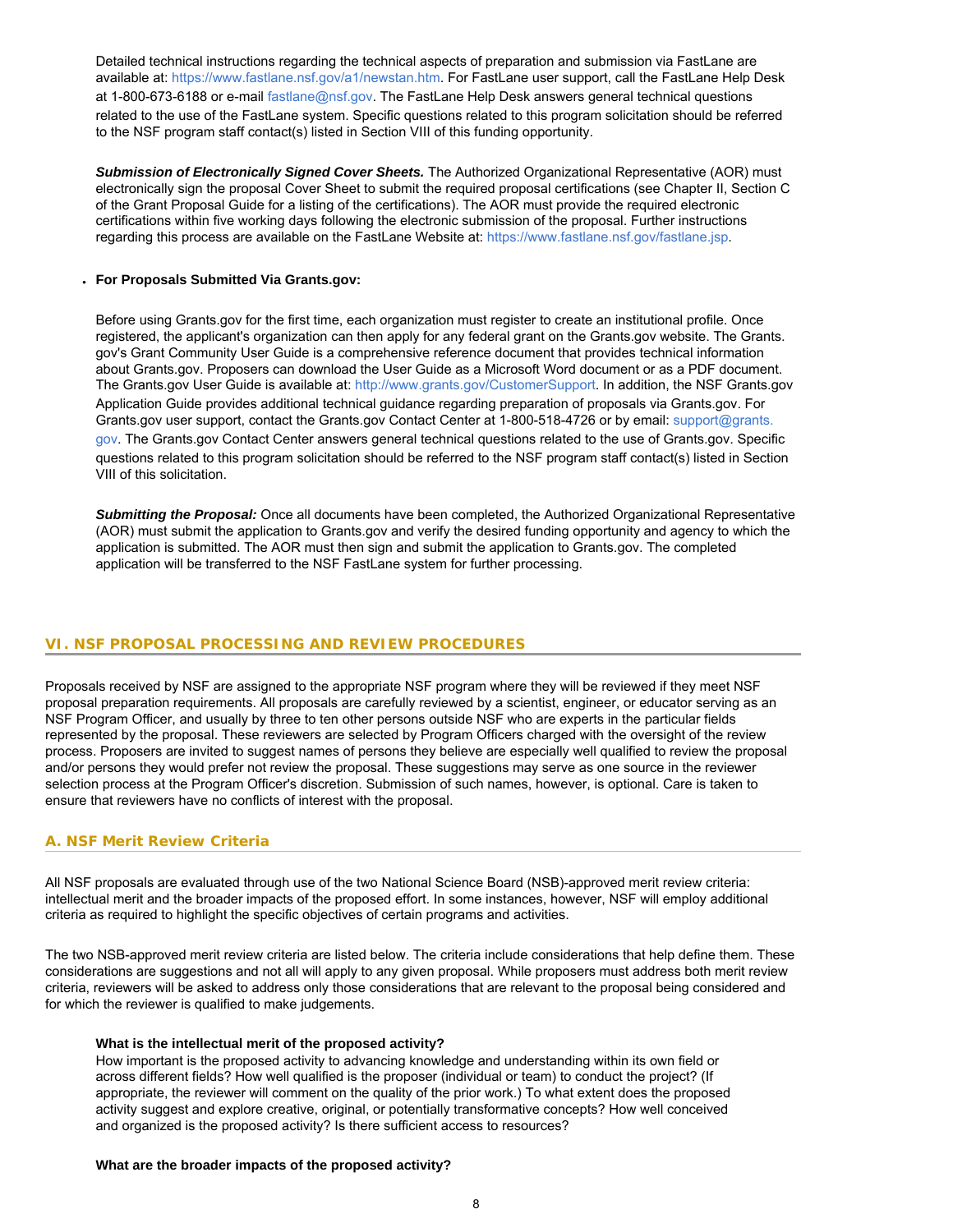How well does the activity advance discovery and understanding while promoting teaching, training, and learning? How well does the proposed activity broaden the participation of underrepresented groups (e.g., gender, ethnicity, disability, geographic, etc.)? To what extent will it enhance the infrastructure for research and education, such as facilities, instrumentation, networks, and partnerships? Will the results be disseminated broadly to enhance scientific and technological understanding? What may be the benefits of the proposed activity to society?

Examples illustrating activities likely to demonstrate broader impacts are available electronically on the NSF website at: [http://](http://www.nsf.gov/pubs/gpg/broaderimpacts.pdf) [www.nsf.gov/pubs/gpg/broaderimpacts.pdf.](http://www.nsf.gov/pubs/gpg/broaderimpacts.pdf)

NSF staff also will give careful consideration to the following in making funding decisions:

#### *Integration of Research and Education*

One of the principal strategies in support of NSF's goals is to foster integration of research and education through the programs, projects, and activities it supports at academic and research institutions. These institutions provide abundant opportunities where individuals may concurrently assume responsibilities as researchers, educators, and students and where all can engage in joint efforts that infuse education with the excitement of discovery and enrich research through the diversity of learning perspectives.

#### *Integrating Diversity into NSF Programs, Projects, and Activities*

Broadening opportunities and enabling the participation of all citizens -- women and men, underrepresented minorities, and persons with disabilities -- is essential to the health and vitality of science and engineering. NSF is committed to this principle of diversity and deems it central to the programs, projects, and activities it considers and supports.

## <span id="page-8-0"></span>**B. Review and Selection Process**

Proposals submitted in response to this program solicitation will be reviewed by Ad hoc Review and/or Panel Review.

Reviewers will be asked to formulate a recommendation to either support or decline each proposal. The Program Officer assigned to manage the proposal's review will consider the advice of reviewers and will formulate a recommendation.

After scientific, technical and programmatic review and consideration of appropriate factors, the NSF Program Officer recommends to the cognizant Division Director whether the proposal should be declined or recommended for award. NSF is striving to be able to tell applicants whether their proposals have been declined or recommended for funding within six months. The time interval begins on the deadline or target date, or receipt date, whichever is later. The interval ends when the Division Director accepts the Program Officer's recommendation.

A summary rating and accompanying narrative will be completed and submitted by each reviewer. In all cases, reviews are treated as confidential documents. Verbatim copies of reviews, excluding the names of the reviewers, are sent to the Principal Investigator/Project Director by the Program Officer. In addition, the proposer will receive an explanation of the decision to award or decline funding.

In all cases, after programmatic approval has been obtained, the proposals recommended for funding will be forwarded to the Division of Grants and Agreements for review of business, financial, and policy implications and the processing and issuance of a grant or other agreement. Proposers are cautioned that only a Grants and Agreements Officer may make commitments, obligations or awards on behalf of NSF or authorize the expenditure of funds. No commitment on the part of NSF should be inferred from technical or budgetary discussions with a NSF Program Officer. A Principal Investigator or organization that makes financial or personnel commitments in the absence of a grant or cooperative agreement signed by the NSF Grants and Agreements Officer does so at their own risk.

# <span id="page-8-2"></span><span id="page-8-1"></span>**VII. AWARD ADMINISTRATION INFORMATION**

# **A. Notification of the Award**

<span id="page-8-3"></span>Notification of the award is made to *the submitting organization* by a Grants Officer in the Division of Grants and Agreements. Organizations whose proposals are declined will be advised as promptly as possible by the cognizant NSF Program administering the program. Verbatim copies of reviews, not including the identity of the reviewer, will be provided automatically to the Principal Investigator. (See Section VI.B. for additional information on the review process.)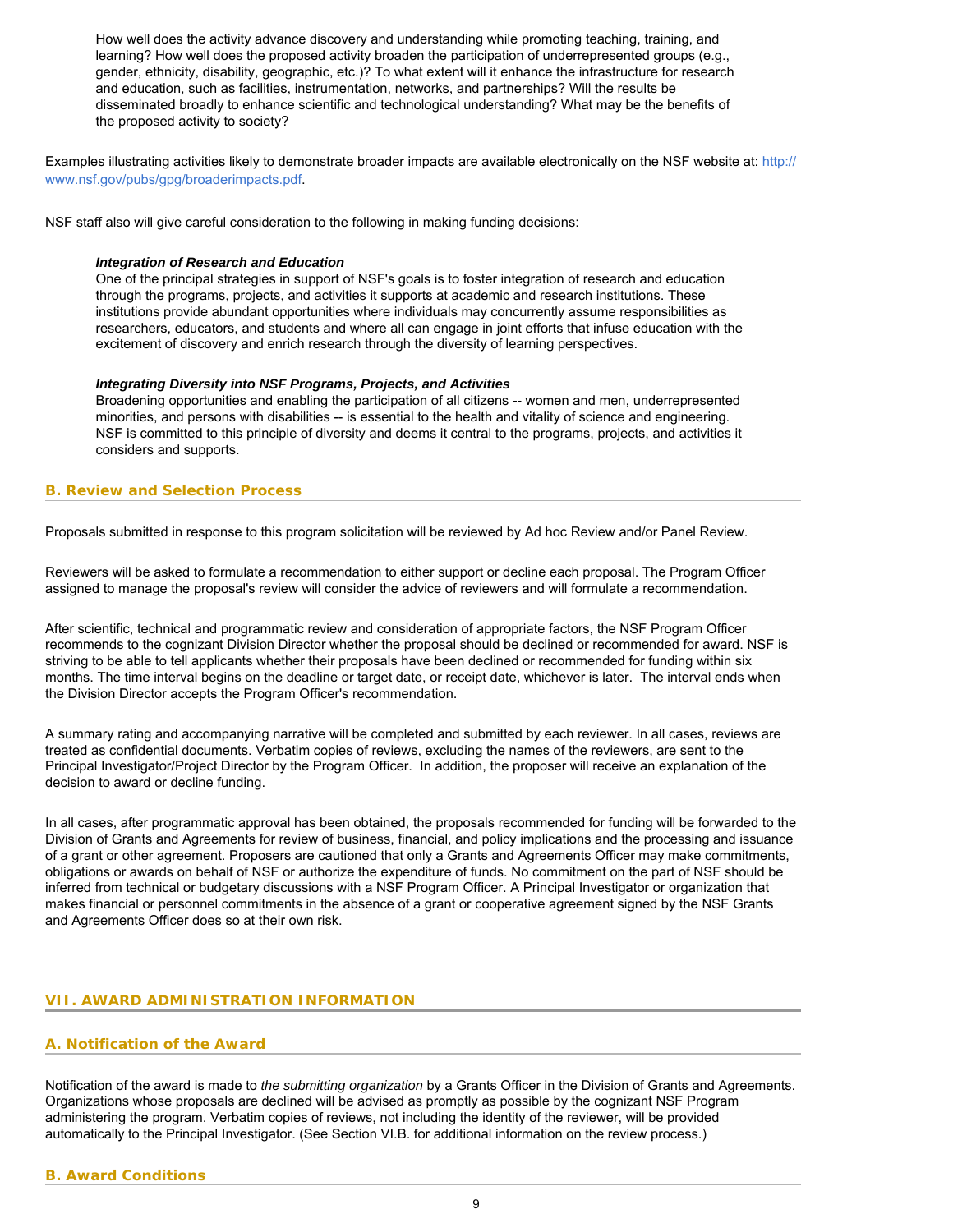An NSF award consists of: (1) the award letter, which includes any special provisions applicable to the award and any numbered amendments thereto; (2) the budget, which indicates the amounts, by categories of expense, on which NSF has based its support (or otherwise communicates any specific approvals or disapprovals of proposed expenditures); (3) the proposal referenced in the award letter; (4) the applicable award conditions, such as Grant General Conditions (GC-1); \* or Federal Demonstration Partnership (FDP) Terms and Conditions \* and (5) any announcement or other NSF issuance that may be incorporated by reference in the award letter. Cooperative agreements also are administered in accordance with NSF Cooperative Agreement Financial and Administrative Terms and Conditions (CA-FATC) and the applicable Programmatic Terms and Conditions. NSF awards are electronically signed by an NSF Grants and Agreements Officer and transmitted electronically to the organization via e-mail.

\*These documents may be accessed electronically on NSF's Website at [http://www.nsf.gov/awards/managing/](http://www.nsf.gov/awards/managing/general_conditions.jsp?org=NSF) [general\\_conditions.jsp?org=NSF.](http://www.nsf.gov/awards/managing/general_conditions.jsp?org=NSF) Paper copies may be obtained from the NSF Publications Clearinghouse, telephone (703) 292-7827 or by e-mail from [pubs@nsf.gov](mailto:pubs@nsf.gov).

More comprehensive information on NSF Award Conditions and other important information on the administration of NSF awards is contained in the NSF *Award & Administration Guide* (AAG) Chapter II, available electronically on the NSF Website at [http://www.nsf.gov/publications/pub\\_summ.jsp?ods\\_key=aag.](http://www.nsf.gov/publications/pub_summ.jsp?ods_key=aag)

# <span id="page-9-0"></span>**C. Reporting Requirements**

For all multi-year grants (including both standard and continuing grants), the Principal Investigator must submit an annual project report to the cognizant Program Officer at least 90 days before the end of the current budget period. (Some programs or awards require more frequent project reports). Within 90 days after expiration of a grant, the PI also is required to submit a final project report.

Failure to provide the required annual or final project reports will delay NSF review and processing of any future funding increments as well as any pending proposals for that PI. PIs should examine the formats of the required reports in advance to assure availability of required data.

PIs are required to use NSF's electronic project-reporting system, available through FastLane, for preparation and submission of annual and final project reports. Such reports provide information on activities and findings, project participants (individual and organizational) publications; and, other specific products and contributions. PIs will not be required to re-enter information previously provided, either with a proposal or in earlier updates using the electronic system. Submission of the report via FastLane constitutes certification by the PI that the contents of the report are accurate and complete.

# <span id="page-9-1"></span>**VIII. AGENCY CONTACTS**

General inquiries regarding this program should be made to:

- Robert E. O'Connor, Directorate for Social, Behavioral and Economic Sciences, Division of Social and Economic Sciences, 995, telephone: (703) 292-7263, fax: (703) 292-9068, email: [roconnor@nsf.gov](mailto:roconnor@nsf.gov)
- Dennis Wenger, Directorate of Engineering, Division of Civil, Mechanical and Manufacturing Innovation, 545, telephone: (703) 292-8606, fax: (703) 292-8606, email: [dwenger@nsf.gov](mailto:dwenger@nsf.gov)

For questions related to the use of FastLane, contact:

. FastLane Help Desk, telephone: 1-800-673-6188; e-mail: [fastlane@nsf.gov](mailto:fastlane@nsf.gov).

For questions relating to Grants.gov contact:

<span id="page-9-2"></span>● Grants.gov Contact Center: If the Authorized Organizational Representatives (AOR) has not received a confirmation message from Grants.gov within 48 hours of submission of application, please contact via telephone: 1-800-518- 4726; e-mail: [support@grants.gov.](mailto:support@grants.gov)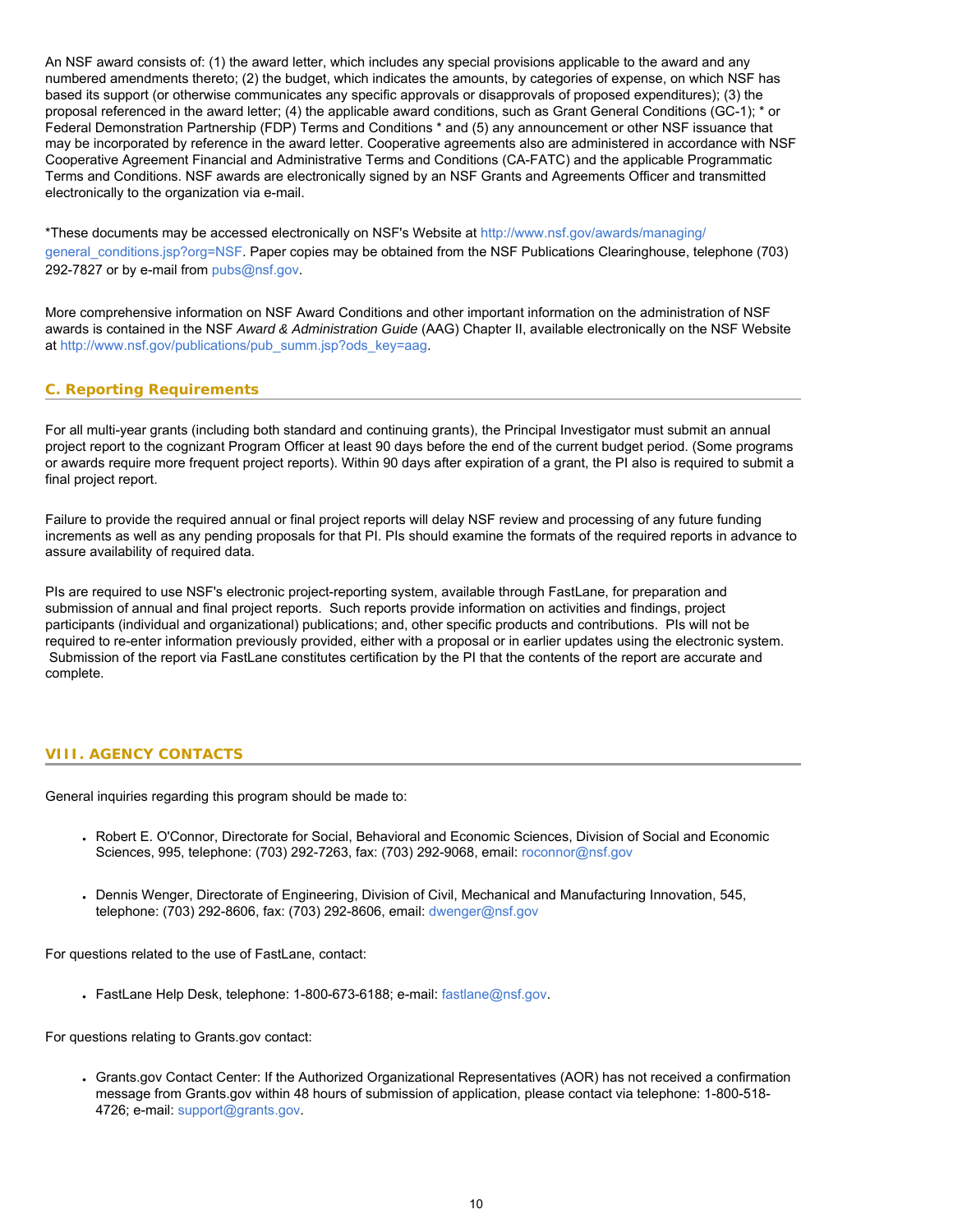The NSF Website provides the most comprehensive source of information on NSF Directorates (including contact information), programs and funding opportunities. Use of this Website by potential proposers is strongly encouraged. In addition, MyNSF (formerly the Custom News Service) is an information-delivery system designed to keep potential proposers and other interested parties apprised of new NSF funding opportunities and publications, important changes in proposal and award policies and procedures, and upcoming NSF Regional Grants Conferences. Subscribers are informed through e-mail or the user's Web browser each time new publications are issued that match their identified interests. MyNSF also is available on NSF's Website at [http://www.nsf.gov/mynsf/.](http://www.nsf.gov/mynsf/)

Grants.gov provides an additional electronic capability to search for Federal government-wide grant opportunities. NSF funding opportunities may be accessed via this new mechanism. Further information on Grants.gov may be obtained at [http://](http://www.grants.gov/) [www.grants.gov](http://www.grants.gov/).

# **ABOUT THE NATIONAL SCIENCE FOUNDATION**

The National Science Foundation (NSF) is an independent Federal agency created by the National Science Foundation Act of 1950, as amended (42 USC 1861-75). The Act states the purpose of the NSF is "to promote the progress of science; [and] to advance the national health, prosperity, and welfare by supporting research and education in all fields of science and engineering."

NSF funds research and education in most fields of science and engineering. It does this through grants and cooperative agreements to more than 2,000 colleges, universities, K-12 school systems, businesses, informal science organizations and other research organizations throughout the US. The Foundation accounts for about one-fourth of Federal support to academic institutions for basic research.

NSF receives approximately 40,000 proposals each year for research, education and training projects, of which approximately 11,000 are funded. In addition, the Foundation receives several thousand applications for graduate and postdoctoral fellowships. The agency operates no laboratories itself but does support National Research Centers, user facilities, certain oceanographic vessels and Antarctic research stations. The Foundation also supports cooperative research between universities and industry, US participation in international scientific and engineering efforts, and educational activities at every academic level.

*Facilitation Awards for Scientists and Engineers with Disabilities* provide funding for special assistance or equipment to enable persons with disabilities to work on NSF-supported projects. See Grant Proposal Guide Chapter II, Section D.2 for instructions regarding preparation of these types of proposals.

The National Science Foundation has Telephonic Device for the Deaf (TDD) and Federal Information Relay Service (FIRS) capabilities that enable individuals with hearing impairments to communicate with the Foundation about NSF programs, employment or general information. TDD may be accessed at (703) 292-5090 and (800) 281-8749, FIRS at (800) 877-8339.

The National Science Foundation Information Center may be reached at (703) 292-5111.

The National Science Foundation promotes and advances scientific progress in the United States by competitively awarding grants and cooperative agreements for research and education in the sciences, mathematics, and engineering.

To get the latest information about program deadlines, to download copies of NSF publications, and to access abstracts of awards, visit the NSF Website at [http://www.nsf.gov](http://www.nsf.gov/)

| Location:                                              | 4201 Wilson Blvd. Arlington, VA 22230 |
|--------------------------------------------------------|---------------------------------------|
| . For General Information<br>(NSF Information Center): | (703) 292-5111                        |
| . TDD (for the hearing-impaired):                      | $(703)$ 292-5090                      |
|                                                        |                                       |

● **To Order Publications or Forms:**